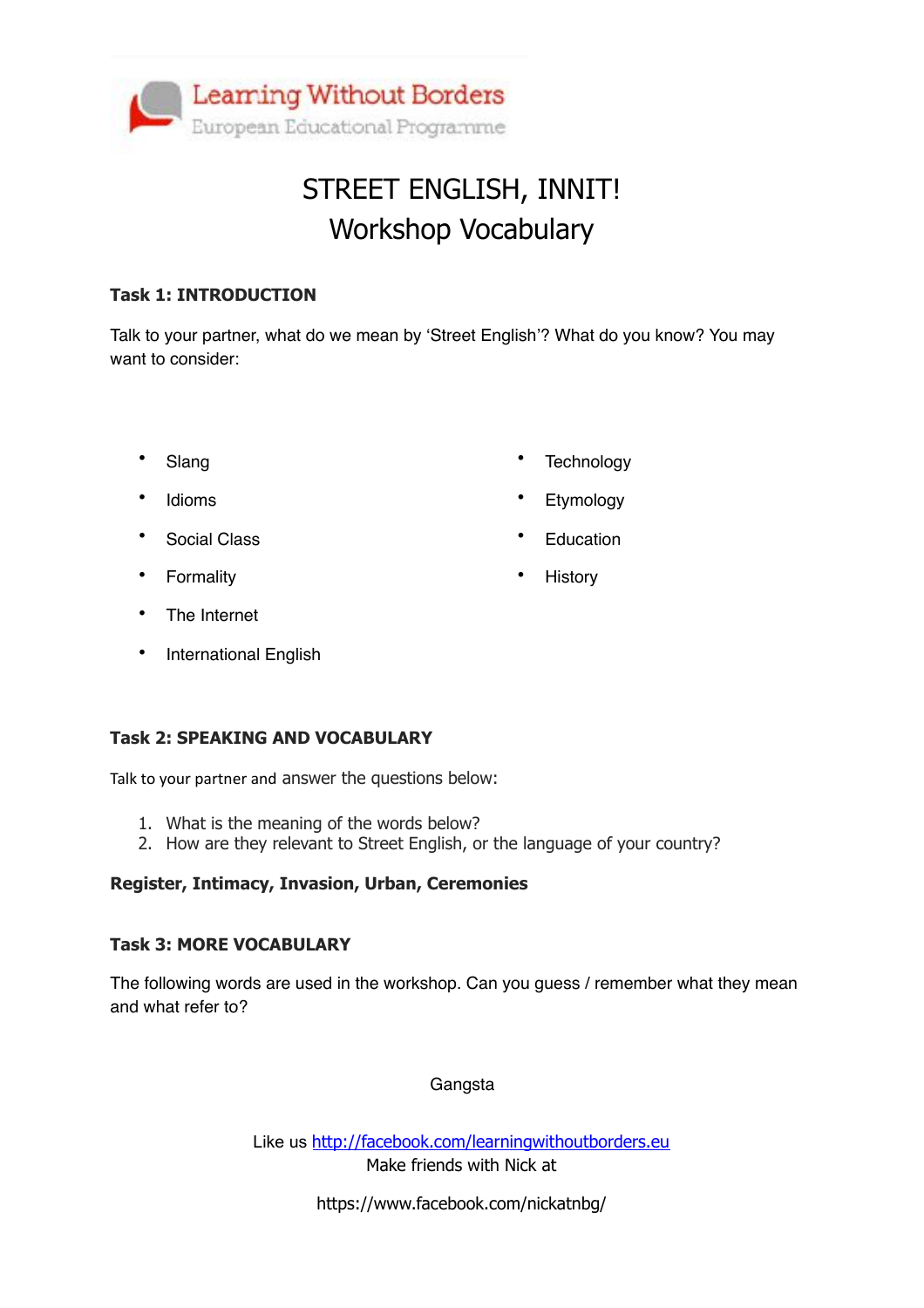

**Contractions** 

Question Tags

Etymology

Indirect Questions

Fo Shizzle

Like us <http://facebook.com/learningwithoutborders.eu> Make friends with Nick at

https://www.facebook.com/nickatnbg/